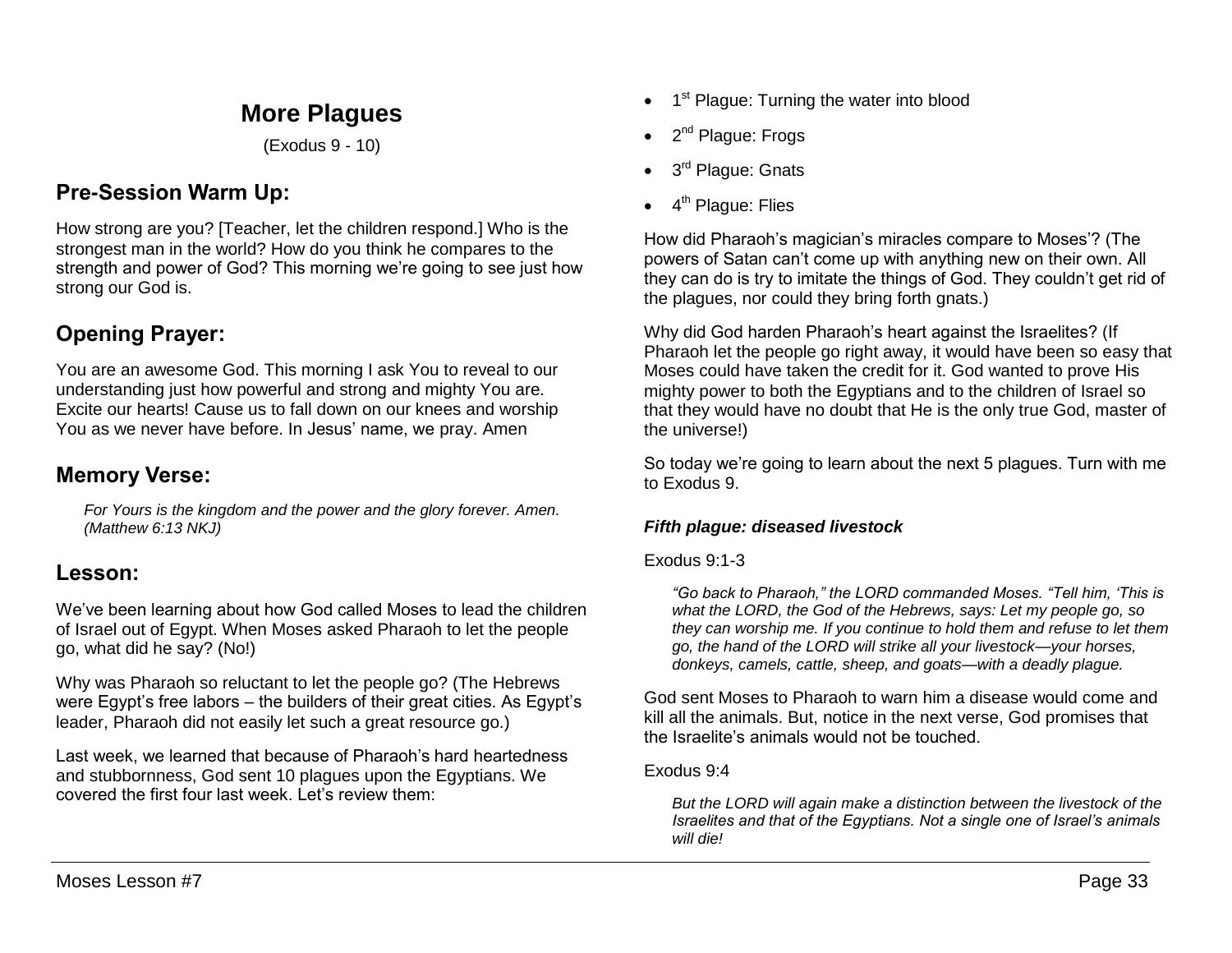It happened just as the Lord announced would happen. But still Pharaoh's mind remained unchanged and he would not let the people leave. So, God sends the sixth plague.

## *Sixth plague: boils*

### Exodus 9:8-9

*Then the LORD said to Moses and Aaron, "Take handfuls of soot from a brick kiln, and have Moses toss it into the air while Pharaoh watches. The ashes will spread like fine dust over the whole land of Egypt, causing festering boils to break out on people and animals throughout the land."*

Moses might have been getting tired and discouraged about asking Pharaoh time and again to let the people go. But he continued to obey. He didn't give up. He knew it was the right thing to do.

Still Pharaoh wouldn't listen. He continued to be hard hearted and stubborn. So, God sends a seventh plague.

## *Seventh plague: Hail*

#### Exodus 9:13-14

*Then the LORD said to Moses, "Get up early in the morning and stand before Pharaoh. Tell him, 'This is what the LORD, the God of the Hebrews, says: Let my people go, so they can worship me. If you don't, I will send more plagues on you and your officials and your people. Then you will know that there is no one like me in all the earth.* 

God continued to prove to Pharaoh that He is the almighty God, ruler of the universe. God is constantly trying to prove His power and strength to us every day, as well. But, too often when we are successful at something, we take the credit, don't we? Like if you get a good grade on a test at school or hit a home run in softball, isn't it easy to think, "Wow, wasn't I awesome?!" We should be thanking God for giving us the ability.

But, Pharaoh still thought that he was a god. Here's what God said to Pharaoh...

### Exodus 9:17-18

*But you still lord it over my people and refuse to let them go. So tomorrow at this time I will send a hailstorm more devastating than any in all the history of Egypt.* 

## Exodus 9:23

*So Moses lifted his staff toward the sky, and the LORD sent thunder and hail, and lightning flashed toward the earth. The LORD sent a tremendous hailstorm against all the land of Egypt.*

All of Egypt lay in ruins. Everyone in the fields was killed and trees and crops were ruined. The only place where no hail had fallen was where the people of Israel lived.

## Exodus 9:25-26

*It left all of Egypt in ruins. The hail struck down everything in the open field—people, animals, and plants alike. Even the trees were destroyed. The only place without hail was the region of Goshen, where the people of Israel lived.* 

God again protected the Israelites from the disaster, just like He promises to put a hedge of protection around us, as well.

Wouldn't you think God had sent enough plagues to make Pharaoh listen? But no, Pharaoh's heart was still stubborn.

Notice in this next passage God's earnest desire. He wants everyone to know that He is the only true God, that there is no other. He is the King of the universe. No one is as mighty and He deserves our worship...

Exodus 10:1-2

*Then the LORD said to Moses, "Return to Pharaoh and make your demands again. I have made him and his officials stubborn so I can*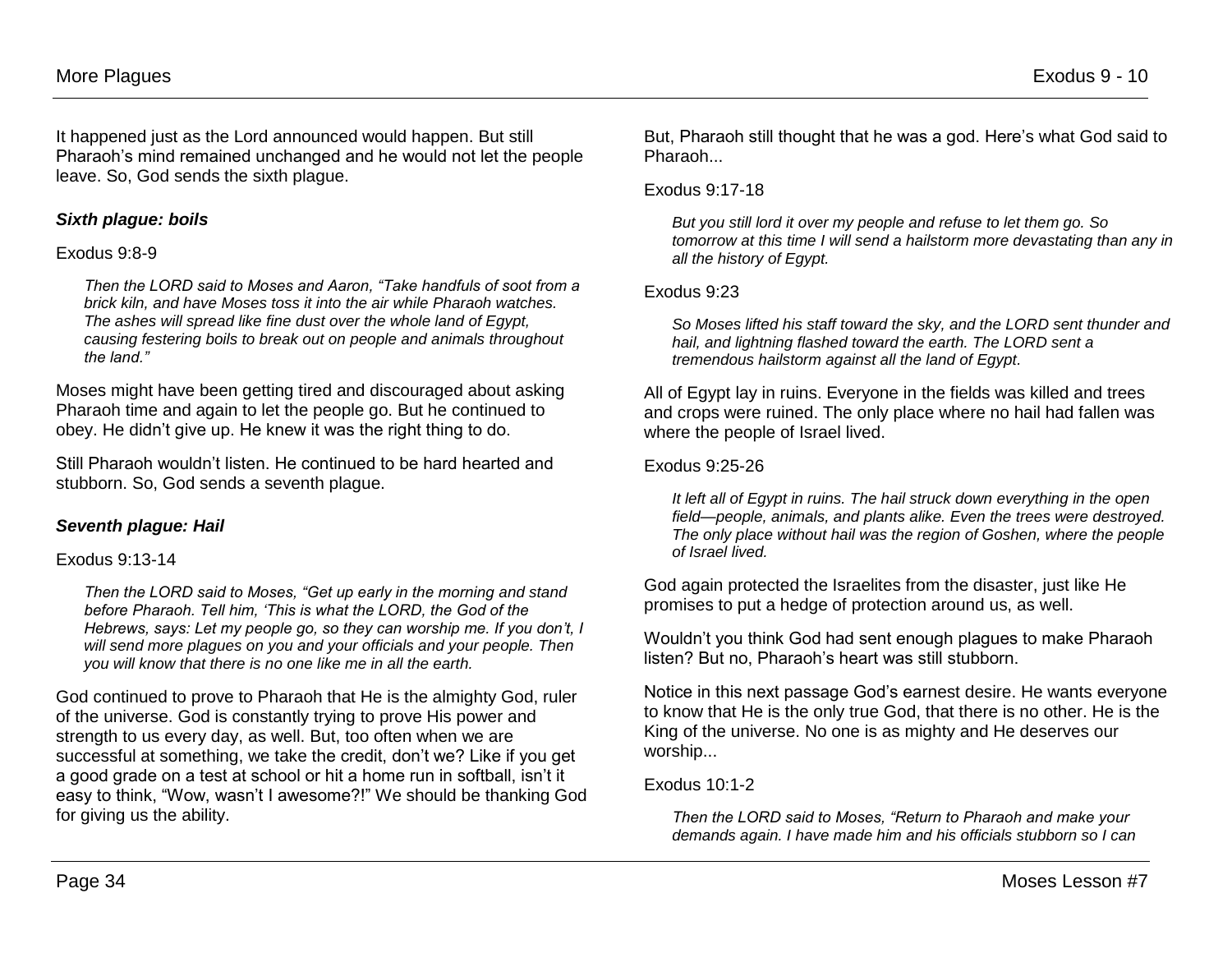*display my miraculous signs among them. I've also done it so you can tell your children and grandchildren about how I made a mockery of the Egyptians and about the signs I displayed among them—and so you will know that I am the LORD."* 

God told Moses to tell his children about the miracles he was witnessing. What stories Moses had to tell his grandchildren! It is important to tell others all about God's wonderful miraculous deeds. It encourages others to believe in Him and to trust Him to work in their life, too.

## *Eighth plague: locusts*

#### Exodus 10:3-5

*So Moses and Aaron went to Pharaoh and said, "This is what the LORD, the God of the Hebrews, says: How long will you refuse to submit to me? Let my people go, so they can worship me. If you refuse, watch out! For tomorrow I will bring a swarm of locusts on your country. They will cover the land so that you won't be able to see the ground. They will devour what little is left of your crops after the hailstorm, including all the trees growing in the fields.* 

Even the people in Pharaoh's court begged Pharaoh to listen and obey God.

#### Exodus 10:7

*Pharaoh's officials now came to Pharaoh and appealed to him. "How long will you let this man hold us hostage? Let the men go to worship the LORD their God! Don't you realize that Egypt lies in ruins?"*

The Egyptian people realized how powerless their own gods were to stop the plagues. They realized that the God of the Hebrews is a living and personal Being, the only true God, and the only God who should be worshiped. God was proving to both the Hebrews and the Egyptians that he alone is the living and all-powerful God.

But, Pharaoh refused...

#### Exodus 10:13

*So Moses raised his staff over Egypt, and the LORD caused an east wind to blow over the land all that day and through the night. When morning arrived, the east wind had brought the locusts.*

#### Exodus 10:15

*For the locusts covered the whole country and darkened the land. They devoured every plant in the fields and all the fruit on the trees that had survived the hailstorm. Not a single leaf was left on the trees and plants throughout the land of Egypt.*

#### Exodus 10:20

*But the LORD hardened Pharaoh's heart again, so he refused to let the people go.*

#### *Ninth plague: darkness*

#### Exodus 10:21-22

*Then the LORD said to Moses, "Lift your hand toward heaven, and the land of Egypt will be covered with a darkness so thick you can feel it." So Moses lifted his hand to the sky, and a deep darkness covered the entire land of Egypt for three days.* 

God sent darkness like black, black night so the people could hardly move.

#### Exodus 10:23

*During all that time the people could not see each other, and no one moved. But there was light as usual where the people of Israel lived.*

#### Exodus 10:27

*But the LORD hardened Pharaoh's heart once more, and he would not let them go.*

Over and over again God showed Pharaoh how powerful and strong He is. But Pharaoh refused to humble himself before God. We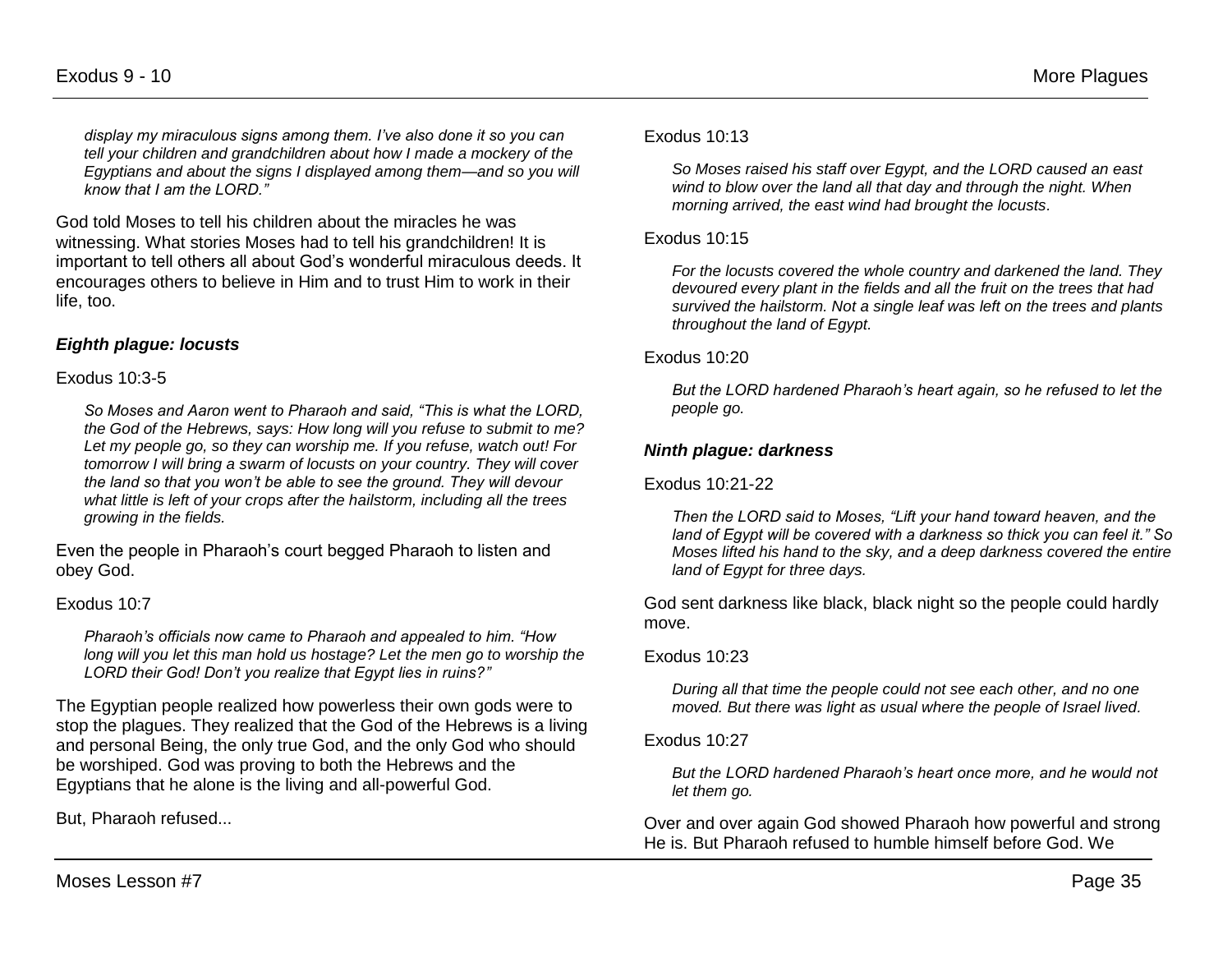shouldn't wait until a catastrophe forces us to make a decision to follow Jesus. We should choose to make Him our God and savior today.

God is an awesome God isn't He? He deserves our worship and our obedience. As a closing prayer, this morning, I want to read a passage of scripture to you from 1 Chronicles 29:11-13....

# **Closing Prayer**

Yours, O Lord, is the greatness and the power and the glory and the majesty and the splendor, for everything in heaven and earth is yours. Yours, O Lord, is the kingdom; you are exalted as head over all. Wealth and honor come from you; you are the ruler of all things. In your hands are strength and power to exalt and give strength to all. Now our God, we give you thanks, and praise your glorious name. (1 Chronicles 29:11-13 NIV) Amen.

## **Learning Activities**

## **Craft Corner**

## **Game Center**

Go around the class and ask each child to name a plague, adding a new one to the list with each answer. If the child can name one, he gets an opportunity to choose 2 cards from the Plague Concentration Game. (Water turned to blood, Frogs, Gnats, Flies, Diseased Livestock, Boils, Hail, Locusts, Darkness, Death of First Born.)

Or, Use the following review questions in a game of your choice:

1. Who can name the most number of plagues of the nine we've learned about so far? (Water turned to blood, Frogs, Gnats, Flies, Diseased Livestock, Boils, Hail, Locusts, or Darkness.)

- 2. How was it that the Israelites were not bothered by the plagues that came upon the Egyptians? (God can do anything! He is almighty!)
- 3. In what way have you noticed that God is the almighty God, ruler of the universe – powerful and strong? (Let the child respond.)
- 4. Why didn't Pharaoh think he needed to listen and obey God? (He thought he was a god and that he was the most powerful person in the world.)
- 5. Did the hail fall everywhere? (The hail struck throughout the whole land of Egypt...only in the land of Goshen, where the children of Israel were, there was no hail.)
- 6. Why did God harden Pharaoh's heart against the Israelites? (If Pharaoh let the people go right away, it would have been so easy that Moses could have taken the credit for it. God wanted to prove His mighty power to both the Egyptians and to the children of Israel so that they would have no doubt that He is the only true God, master of the universe!)
- 7. Why is it important to tell others about God's wonderful miraculous deeds? (It encourages others to believe in Him and to trust Him to work in their life, too.)
- 8. What did the Pharaoh's servants ask Pharaoh to do? (Let the people go!)